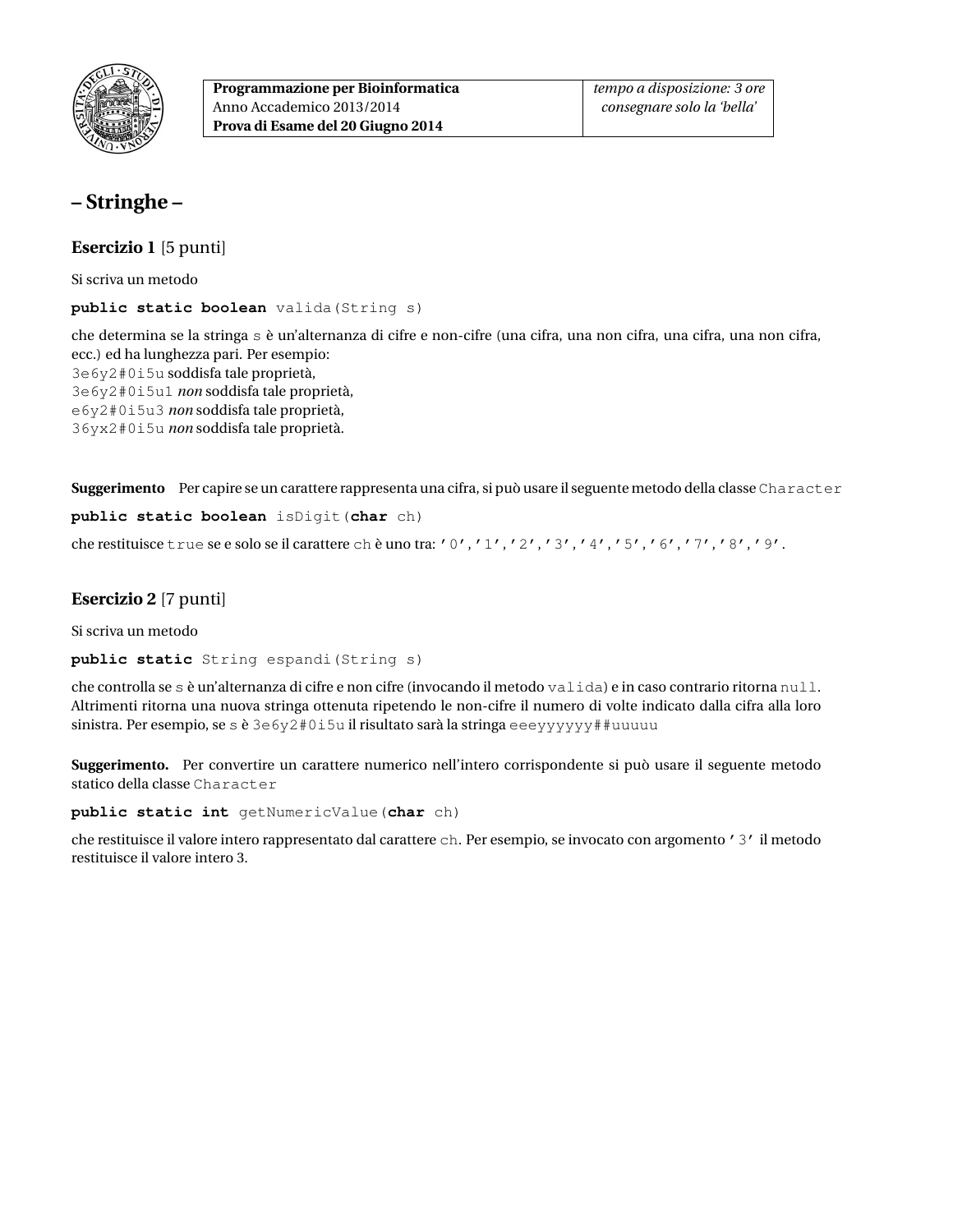## **– Ricorsione –**

### **Esercizio 3** [7 punti]

Si definisca il *metodo ricorsivo* (non è ammesso l'uso di cicli!)

```
boolean vettoreCrescente(int[] vett, int pos)
```
Che riceve in input un array di interi vett e un intero pos *positivo* (maggiore o uguale a 0). Il metodo restituisce true se i valori che vanno dalla posizione pos (compresa) fino alla fine di vett sono in ordine crescente, false altrimenti.

Per esempio, l'esecuzione del seguente main

```
public static void main(String[] args) {
      int[] vett1 = \{ 1, 2, 4, 6, 5, 12, 3, 4, 6, 20 \};
      int[] vett2 = { 1, 2, 6, 6, 8, 12, 13, 24, 36, 36 };
      System.out.println("Primo vettore crescente: " + vettoreCrescente(vett1, 0));
      System.out.println("Primo vettore crescente: " + vettoreCrescente(vett1, 6));
      System.out.println("Secondo vettore crescente: " + vettoreCrescente(vett2, 0));
}
```
deve stampare a video

Primo vettore crescente: **false** Primo vettore crescente: **true** Secondo vettore crescente: **true**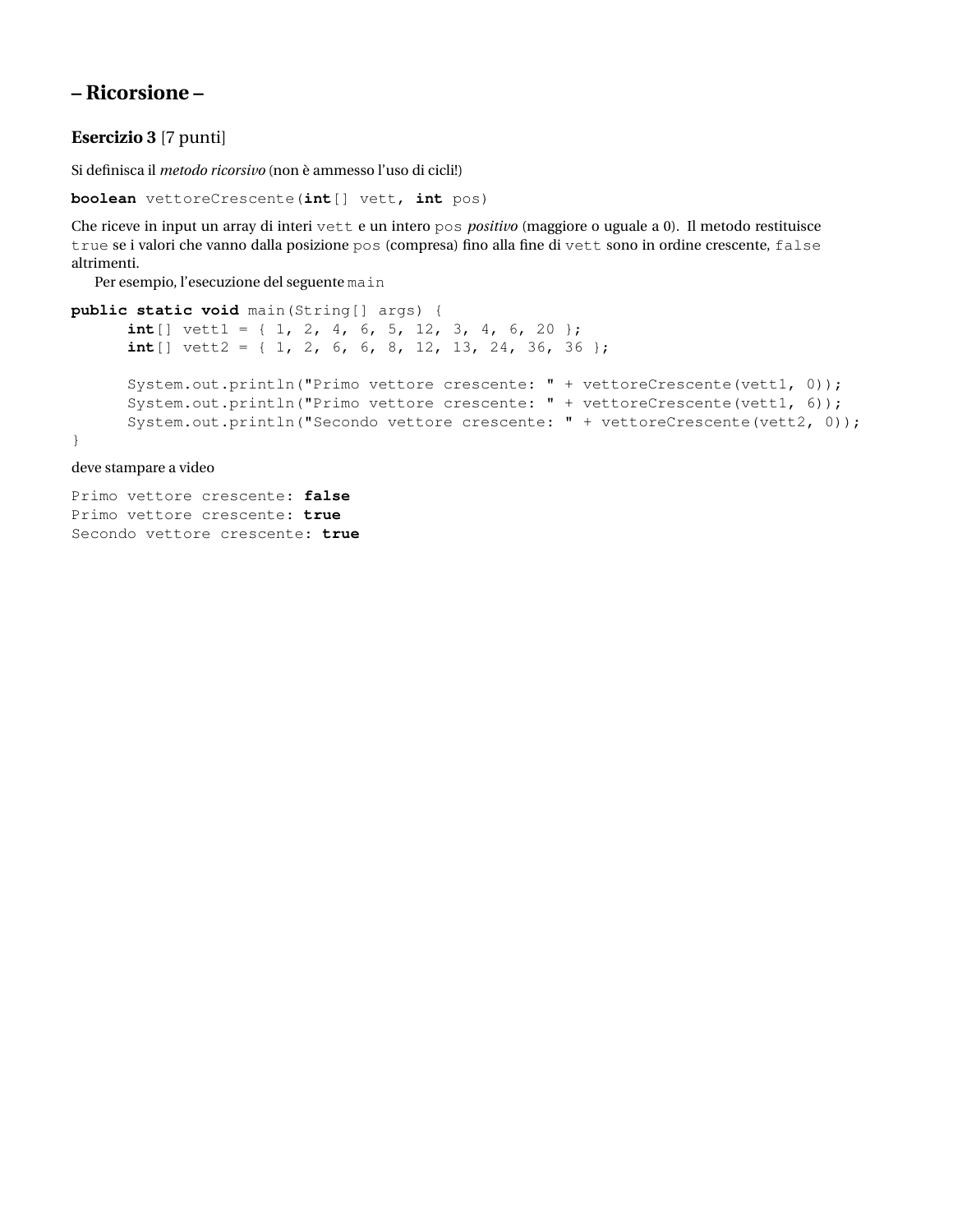## **– Classi –**

Si considerino le seguenti interfacce che rappresentano insiemi di stringhe:

```
public interface Set {
 String[] getElements()
 boolean contains(String element);
 boolean intersects(Set that);
 int size();
}
public interface ModifiableSet extends Set {
 boolean add(String element);
 boolean remove(String element);
 boolean addAll(Set set);
 boolean removeAll(Set set);
}
```
La prima specifica l'interfaccia di un insieme senza metodi di modifica, mentre la seconda quella di un insieme con metodi di modifica. L'idea da seguire per l'implementazione è la seguente:

- Il metodo getElements restituisce un array con tutti gli elementi dell'insieme.
- Il metodo contains determina se element è contenuto nell'insieme.
- Il metodo intersects determina se this interseca that.
- Il metodo size restituisce il numero di elementi contenuti nell'insieme.
- Il metodo add aggiunge un elemento, il metodo remove rimuove un elemento. Essi restituiscono true se e solo se viene effettivamente aggiunto o rimosso l'elemento. Per esempio, se si aggiunge un elemento a un insieme che già lo contiene, add non aggiunge nulla e deve restituire false; se si rimuove un elemento da un insieme che non lo contiene, remove non rimuove nulla e deve restituire false.
- Il metodo addAll aggiunge a this tutti gli elementi di set che non compaiono in this e restituisce true se e solo se aggiunge effettivamente almeno un elemento.
- Il metodo removeAll toglie da this tutti gli elementi di set che compaiono in this e restituisce true se e solo se rimuove effettivamente almeno un elemento.

#### **Esercizio 4** [7 punti] - **Solo per questo esercizio, commentate il codice in stile** javadoc **-**

Si scriva una classe ArraySet che implementa Set. Per memorizzare gli elementi dell'insieme, la classe ArraySet utilizza il campo

**private** String[] elements;

e definisce anche i seguenti costruttori e metodi:

```
public ArraySet(String... elements)
protected void setElements(String[] elements)
public boolean equals(Object that)
```
In dettaglio:

- Il costruttore costruisce un insieme non modificabile che contiene gli elementi forniti.
- Il metodo setElements fornisce accesso in scrittura ad elements.
- Il metodo equals determina se this e that sono due Set che contengono gli stessi elementi, in qualsiasi ordine.
- L'uguaglianza fra gli elementi degli insiemi deve essere determinata dal metodo equals di tali elementi, non dall'operatore ==.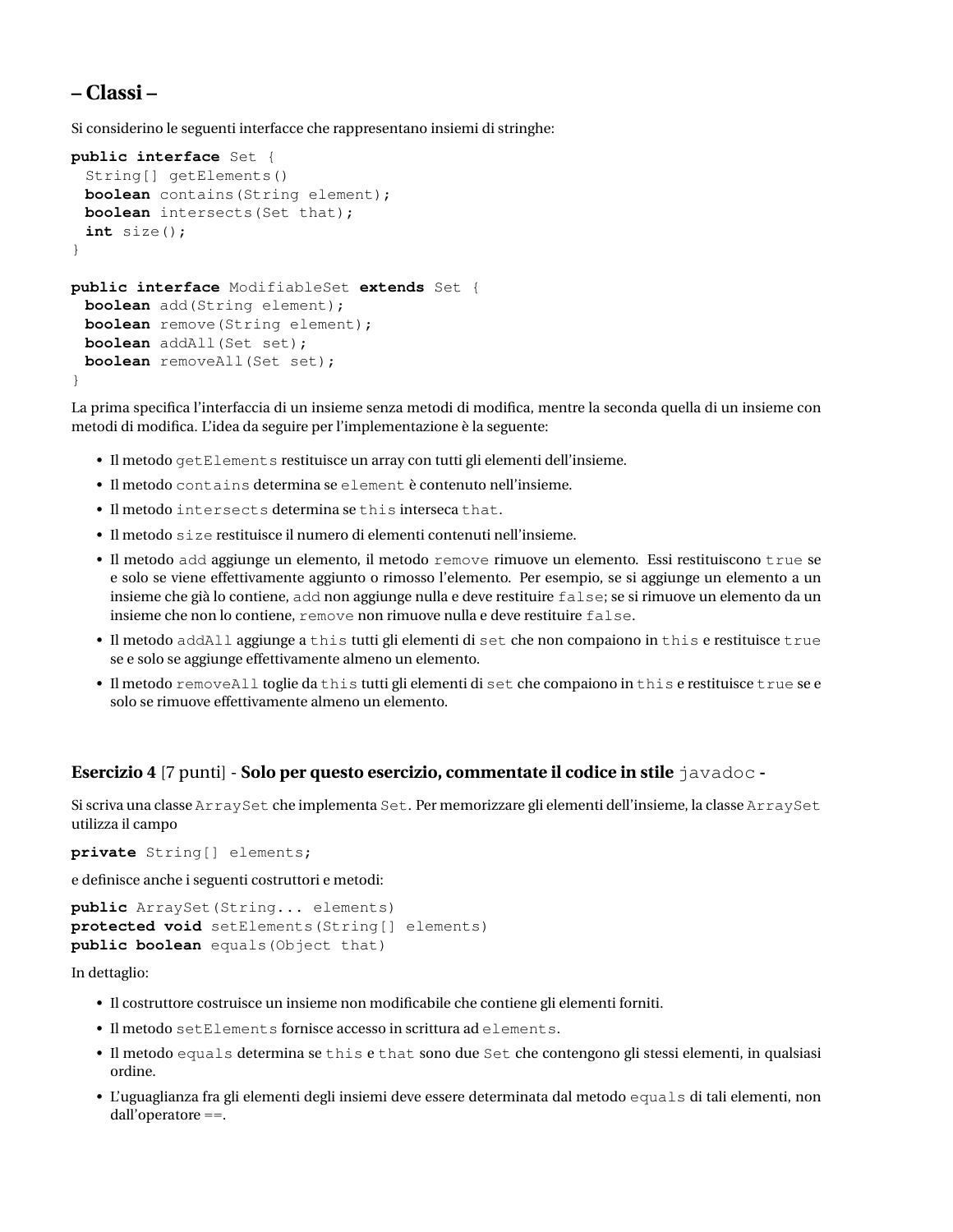### **Esercizio 5** [7 punti]

Si scriva una classe ModifiableArraySet che implementa ModifiableSet ed estende ArraySet. La classe definisce inoltre i seguenti costruttori:

```
public ModifiableArraySet()
public ModifiableArraySet(String... elements)
public ModifiableArraySet(Set father)
```
- Il costruttore senza argomenti costruisce un insieme inizialmente vuoto.
- Il costruttore che riceve come argomento un altro insieme father costruisce un insieme modificabile che contiene inizialmente gli stessi elementi di father.

Se tutto è corretto, l'esecuzione del seguente programma:

```
public class Main {
 public static void main(String[] args) {
   Set s1 = new ArraySet("ciao", "amico", "come", "va?");
   Set s2 = new ModifiableArraySet("oggi", "va?", "bene", "male");
   System.out.println("1: " + s1.equals(s2));
   System.out.println("2: " + s1.intersects(s2));
  ModifiableSet s3 = new ModifiableArraySet("amico", "va?", "ciao", "va?");
   s3.add("come");
   s3.add("ci" + "ao");System.out.println("3: " + s1.equals(s3));
   System.out.println("4: " + s1.intersects(s3));
 }
}
```
dovrà stampare:

1: false 2: true 3: true

4: true